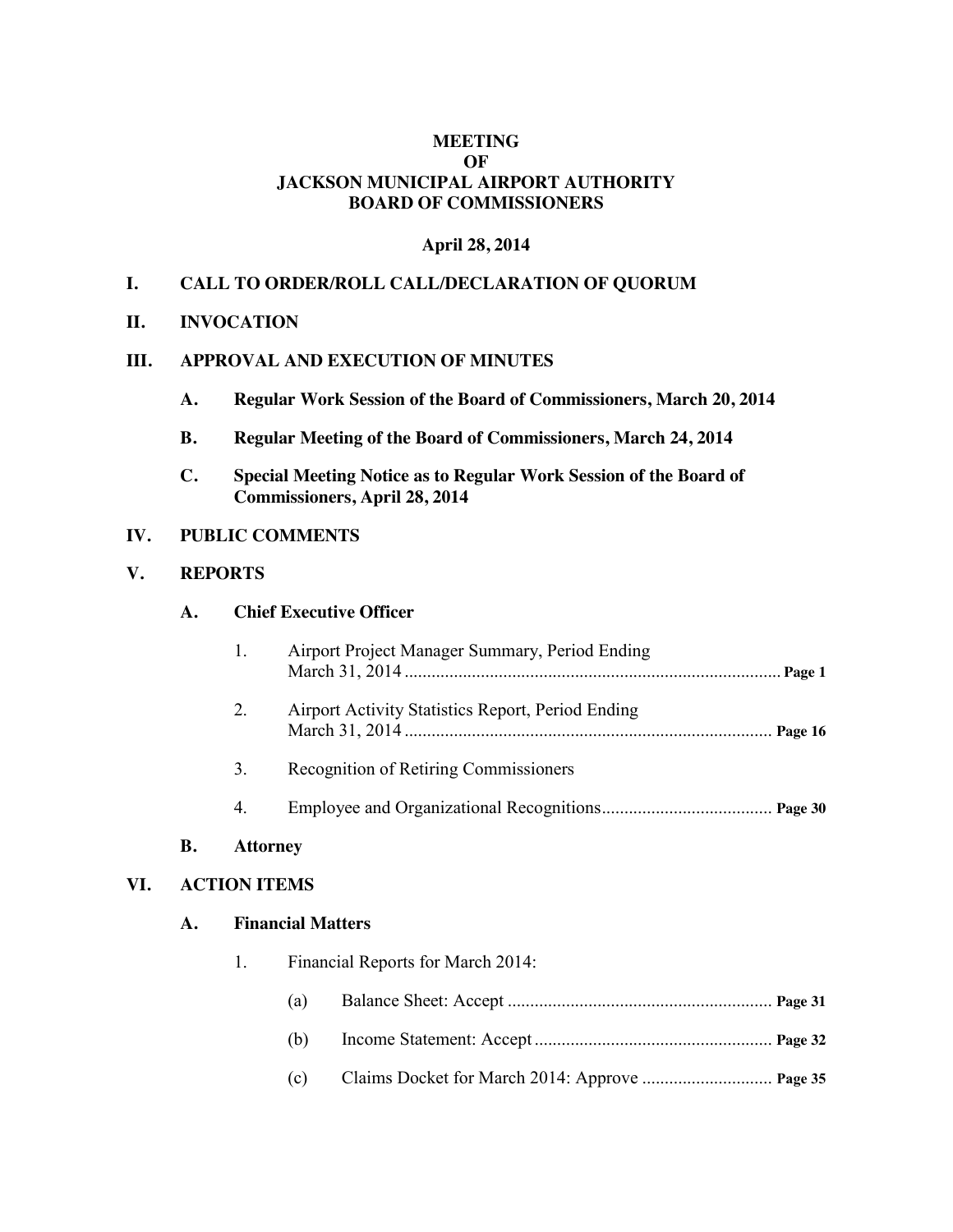|    |                              | (d)                                                                                                                                                |                                                                                                                                                        |  |  |  |  |
|----|------------------------------|----------------------------------------------------------------------------------------------------------------------------------------------------|--------------------------------------------------------------------------------------------------------------------------------------------------------|--|--|--|--|
| В. | <b>Service Agreements</b>    |                                                                                                                                                    |                                                                                                                                                        |  |  |  |  |
|    | 1.                           | JMAA Project No. 006-14, Storm Water Pollution<br>Prevention Plan and Spill Prevention Control and<br>Countermeasure Plan Updates, JMAA: Authorize |                                                                                                                                                        |  |  |  |  |
|    | 2.                           |                                                                                                                                                    | Safety and Security Training Interactive Training System,<br><b>JMAA</b> : Renew Service Agreement (American Association                               |  |  |  |  |
| C. | <b>Construction Projects</b> |                                                                                                                                                    |                                                                                                                                                        |  |  |  |  |
|    | 1.                           |                                                                                                                                                    | JMAA Project No. 014-11, Airport Security and Access<br>Control Systems Improvements; JAN: Authorize                                                   |  |  |  |  |
|    | 2.                           |                                                                                                                                                    | JMAA Contract No. 014-11-092, Airport Security and<br>Access Control Systems Improvements; Premises<br>Distribution System Approve Change Order No. 3  |  |  |  |  |
|    | 3.                           |                                                                                                                                                    | JMAA Contract No. 025-12-048 Federal Aviation<br>Administration (FAA) Building Site Drainage and<br>Stabilization, JAN: Approve Change Order No. 1     |  |  |  |  |
|    | 4.                           |                                                                                                                                                    | JMAA Contract No. 025-12-124-25, Federal Aviation<br>Administration Building Site Drainage and Stabilization,<br>JAN: Authorize Amendment to Agreement |  |  |  |  |
|    | 5.                           |                                                                                                                                                    | JMAA Project No. 010-13, Runway, Taxiway and<br>Ramp Marking Maintenance, JAN: Approve Change                                                          |  |  |  |  |
| D. | <b>Procurements</b>          |                                                                                                                                                    |                                                                                                                                                        |  |  |  |  |
|    | 1.                           |                                                                                                                                                    | DBE Program Management Software, JMAA:                                                                                                                 |  |  |  |  |
|    | 2.                           |                                                                                                                                                    | Digital Fingerprint Access Control Interface Software,                                                                                                 |  |  |  |  |